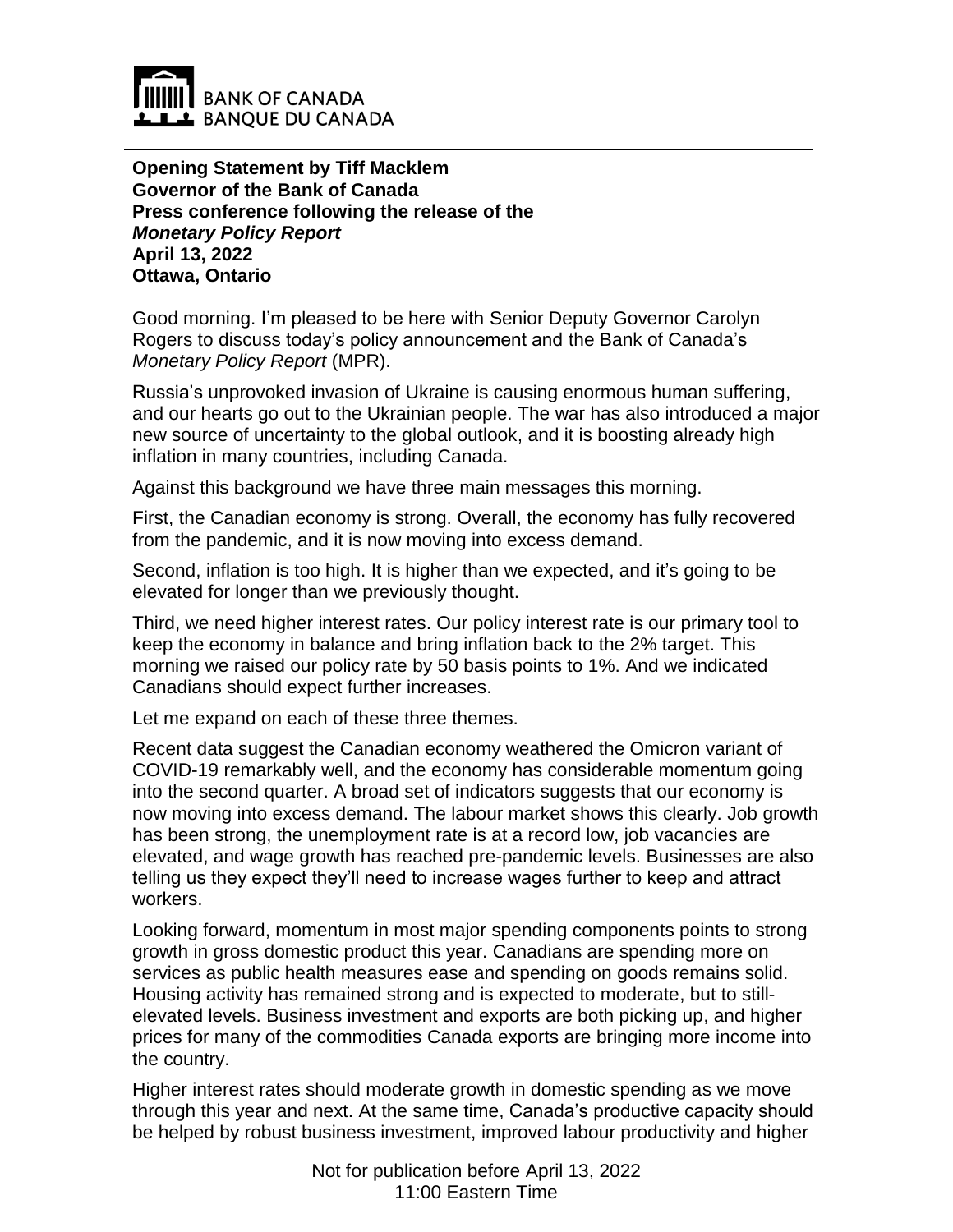immigration. Putting this all together, the Bank forecasts the Canadian economy will grow 4¼% this year, before moderating to 3¼% in 2023 and 2¼% in 2024.

The Bank's primary focus is inflation. We are acutely aware that already-high inflation has risen further above our target. The invasion of Ukraine has driven up the prices of energy and other commodities, and the war is further disrupting global supply chains. We are also concerned about the broadening of price pressures in Canada. With about two-thirds of consumer price index (CPI) components growing above 3%, Canadians are feeling inflation across their household budgets, from gas to groceries to rent.

CPI inflation in Canada hit a three-decade high of 5.7% in February, above what we projected in the January MPR. We now expect inflation to average almost 6% in the first half of 2022 and remain well above our 1% to 3% control range throughout this year. We then expect it to ease to about 2½% in the second half of 2023 before returning to the 2% target in 2024. With inflation broadening and remaining higher for longer, the risk is that Canadians start to think that high inflation will become entrenched.

This brings me to my third point—interest rates are increasing. Raising the policy rate is the main tool the Bank has to moderate demand, prevent a persistent buildup in domestic price pressures and keep inflation expectations moored on the 2% target. The economy can handle higher interest rates, and they are needed.

Increases in the Bank's policy rate raise the interest rates that banks and other lenders charge their customers. These include the rates on business loans, consumer loans and mortgage loans. With increases in the policy rate, interest paid on savings products will move up as well. By making borrowing more expensive and increasing the return on saving, a higher policy interest rate dampens spending, reducing overall demand in the economy. And with demand starting to run ahead of the economy's supply capacity, we need that to happen to bring the economy into balance and cool domestic inflation.

We also need higher interest rates to keep Canadians' expectations of inflation anchored on the target, so that as global inflationary pressures from higher oil prices and clogged supply chains abate, inflation in Canada falls back toward the target.

We are committed to using our policy interest rate to return inflation to target and will do so forcefully if needed.

Let me now say a few words about the Governing Council's deliberations.

We of course discussed the economic impact of the invasion of Ukraine. The war has led to higher and more volatile energy prices. The war has also disrupted trade, increased uncertainty and caused volatility in financial markets. This will weigh on global growth, particularly in eastern Europe. The impact of the war on growth in Canada is likely to be small for two reasons. First, our economic links to Ukraine and Russia are very limited. And second, while the war has reduced global growth overall, it has increased the demand and prices for commodities we produce and export, such as oil, potash and wheat.